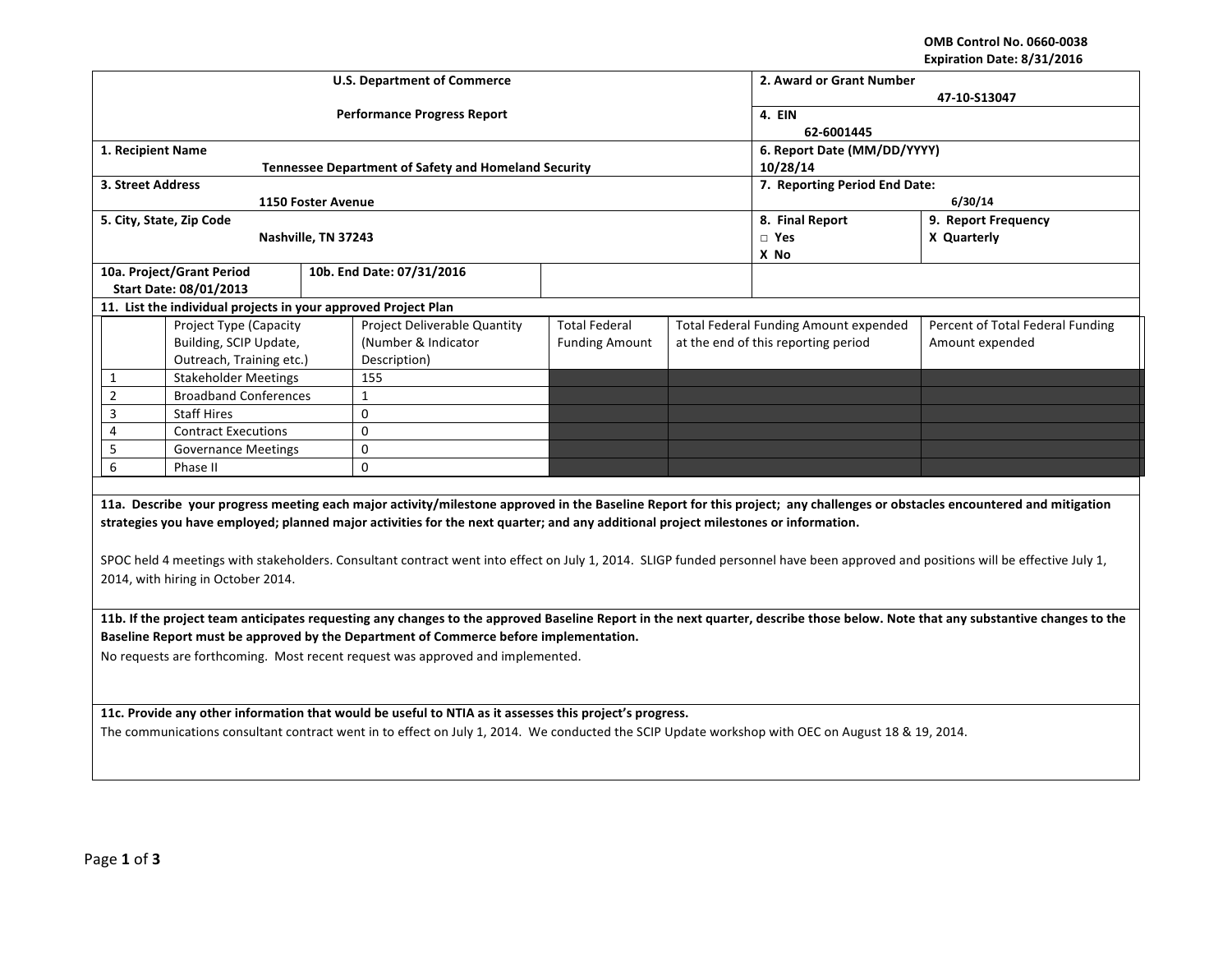**11d.** Describe any success stories or best practices you have identified. Please be as specific as possible.

## **12. Personnel**

12a. If the project is not fully staffed, describe how any lack of staffing may impact the project's time line and when the project will be fully staffed. The project is not staffed as of yet, but we anticipate hiring all staff by Q6, as projected in the Baseline/Expenditure Plan. We don't anticipate any changes to the project's timeline.

## **12b. Staffing Table**

| <b>Job Title</b><br>FTE %                                                                                                                                                                       |                                  |                                     |                                       |                   | <b>Project(s) Assigned</b> |                 |                                      |                                                |                                                 | Change                   |
|-------------------------------------------------------------------------------------------------------------------------------------------------------------------------------------------------|----------------------------------|-------------------------------------|---------------------------------------|-------------------|----------------------------|-----------------|--------------------------------------|------------------------------------------------|-------------------------------------------------|--------------------------|
|                                                                                                                                                                                                 |                                  |                                     |                                       |                   |                            |                 |                                      |                                                |                                                 |                          |
| Add Row<br>Remove Row                                                                                                                                                                           |                                  |                                     |                                       |                   |                            |                 |                                      |                                                |                                                 |                          |
| 13. Subcontracts (Vendors and/or Subrecipients)                                                                                                                                                 |                                  |                                     |                                       |                   |                            |                 |                                      |                                                |                                                 |                          |
| 13a. Subcontracts Table - Include all subcontractors. The totals from this table must equal the "Subcontracts Total" in Question 14f.                                                           |                                  |                                     |                                       |                   |                            |                 |                                      |                                                |                                                 |                          |
| Name                                                                                                                                                                                            | <b>Subcontract Purpose</b>       | Type                                | (Vendor/Subrec.)                      | RFP/RFQ<br>Issued | Contract<br>Executed       | Start<br>Date   | End<br>Date                          | <b>Total Federal</b><br><b>Funds Allocated</b> | <b>Total Matching</b><br><b>Funds Allocated</b> | Project and % Assigned   |
|                                                                                                                                                                                                 |                                  |                                     |                                       | (Y/N)             | (Y/N)                      |                 |                                      |                                                |                                                 |                          |
| Buford Goff &<br>Associates                                                                                                                                                                     | Data Collection,<br>Outreach and |                                     | Vendor                                | Y                 | Y                          | July 1,<br>2014 | June<br>30,                          | 1,584,817                                      | 590,335                                         |                          |
|                                                                                                                                                                                                 | Education                        |                                     |                                       |                   |                            |                 | 2017                                 |                                                |                                                 |                          |
| Add Row<br>Remove Row<br>13b. Describe any challenges encountered with vendors and/or subrecipients.<br>None at this time.                                                                      |                                  |                                     |                                       |                   |                            |                 |                                      |                                                |                                                 |                          |
| 14. Budget Worksheet                                                                                                                                                                            |                                  |                                     |                                       |                   |                            |                 |                                      |                                                |                                                 |                          |
| Columns 2, 3 and 4 must match your current project budget for the entire award, which is the SF-424A on file.<br>Only list matching funds that the Department of Commerce has already approved. |                                  |                                     |                                       |                   |                            |                 |                                      |                                                |                                                 |                          |
| Project Budget Element (1)                                                                                                                                                                      |                                  | <b>Federal Funds</b><br>Awarded (2) | <b>Approved Matching</b><br>Funds (3) |                   | <b>Total Budget</b><br>(4) |                 | <b>Federal Funds</b><br>Expended (5) | <b>Approved Matching Funds</b><br>Expended (6) |                                                 | Total Funds Expended (7) |
| a. Personnel Salaries                                                                                                                                                                           |                                  | 336,810                             |                                       | 0                 | 336,810                    |                 | 6,523                                | <sup>0</sup>                                   |                                                 | 6,523                    |
| b. Personnel Fringe Benefits                                                                                                                                                                    |                                  | 62,248                              |                                       | $\Omega$          | 62,248                     |                 | $\Omega$                             | $\Omega$                                       |                                                 | $\Omega$                 |
| c. Travel                                                                                                                                                                                       |                                  | 247,522                             |                                       | 0                 | 247,522                    |                 | 8,188                                | $\mathbf 0$                                    |                                                 | 8,188                    |
| d. Equipment                                                                                                                                                                                    |                                  | 0                                   |                                       | 0                 | 0                          |                 | $\mathbf 0$                          | $\mathbf 0$                                    |                                                 | 0                        |